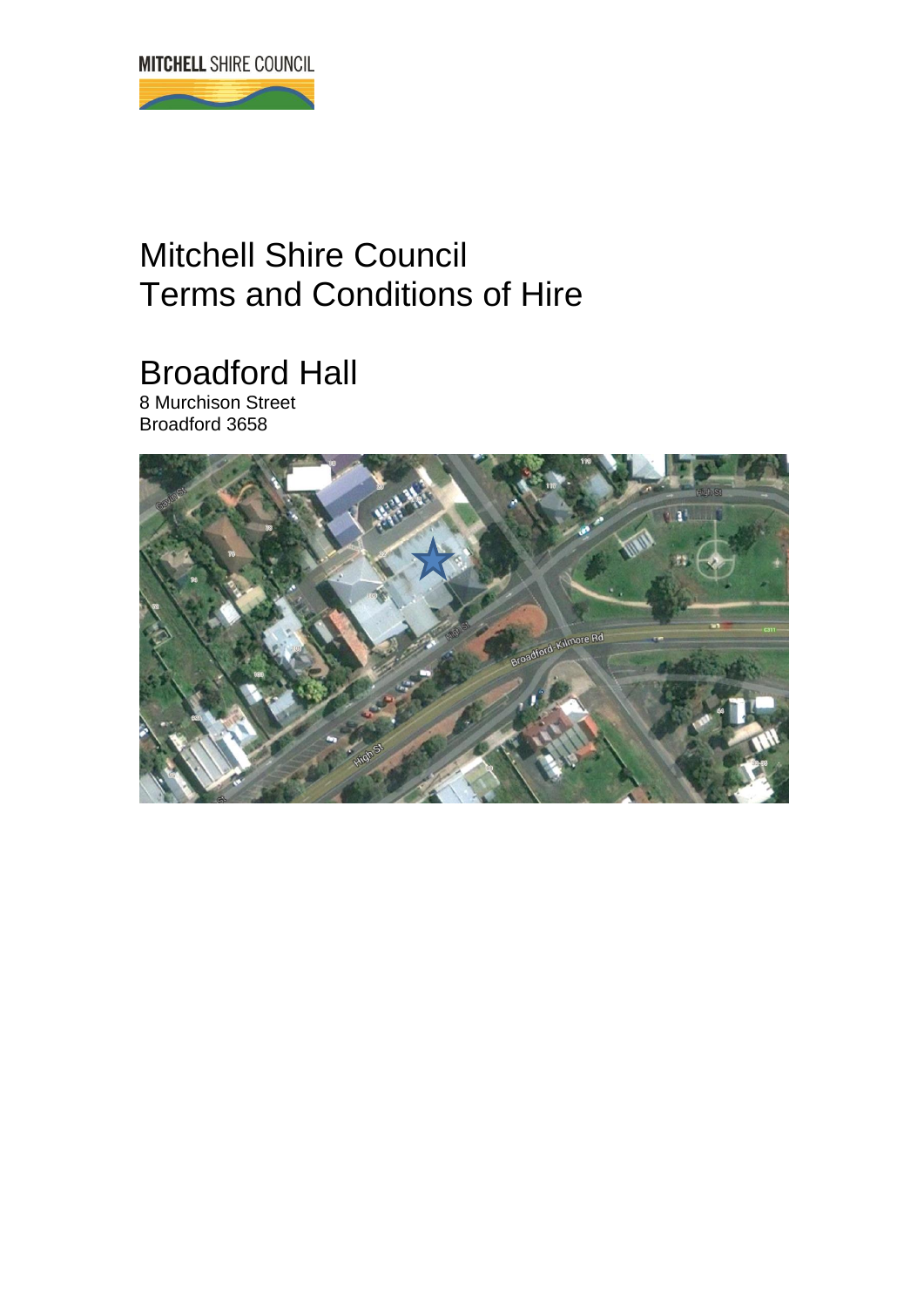

# **TABLE OF CONTENTS**

| Private Functions.                                  |  |
|-----------------------------------------------------|--|
|                                                     |  |
|                                                     |  |
|                                                     |  |
|                                                     |  |
|                                                     |  |
|                                                     |  |
|                                                     |  |
| SMOKING IS PROHIBITED IN ALL COUNCIL FACILITIES  10 |  |
|                                                     |  |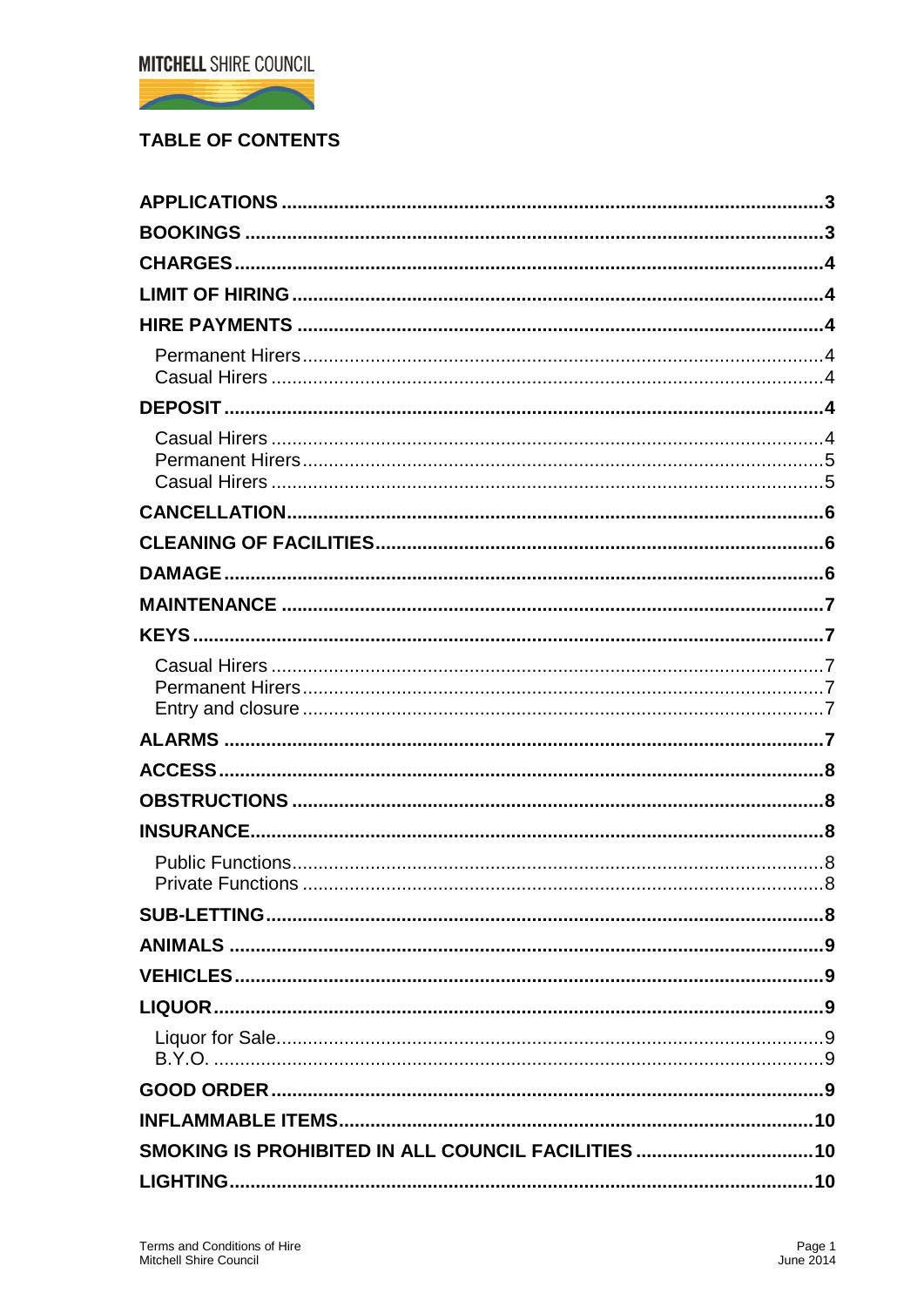# **MITCHELL SHIRE COUNCIL**



The conditions of use outlined in this document relate to both the permanent and casual use of all Mitchell Shire council owned/managed facilities.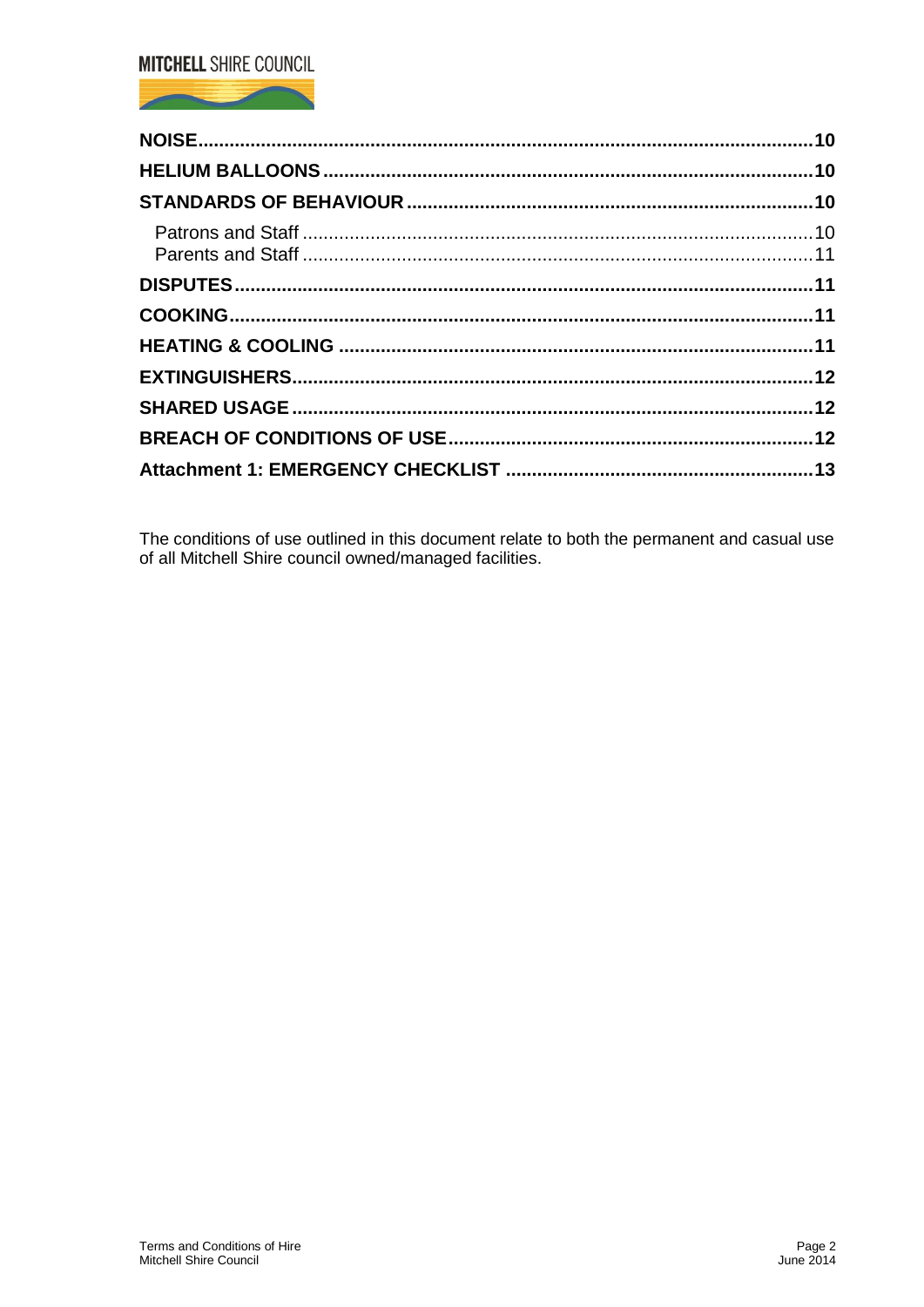

# <span id="page-3-0"></span>**APPLICATIONS**

Applications for use of any Mitchell Shire Council Facilities are made on the "Application for Hire Form", signed by the applicant, stating the purpose, hours and portion of the Facility required and containing the applicant's undertaking to comply with the conditions of hire.

Users failing to correctly disclose the exact nature of the function, or proposed use of the facility on the hire form will result in the loss of the security bond, and may also jeopardise this or any future bookings of Council facilities.

Where the application is made on behalf of an organisation or body of persons, the application shall state the name of said organisation and the authority of the applicant for making such application. The signed contract must be returned to the booking officer with payment within 14 days of the booking being made.

Groups are not legally permitted to use the facility until contract agreements are made in writing.

# <span id="page-3-1"></span>**BOOKINGS**

The Mitchell Shire Council's Active Communities Department and relevant Reserve Committees of Management are responsible for the bookings of all permanent and casual usage of any Mitchell Shire Council owned/managed Facilities.

Individual Clubs utilising Council facilities do not have the authority to book the Facility or any of the Community Centres to any other Clubs, Group or Organisation without written permission from Council.

Tentative bookings will only be held for a period of seven (7) days.

All information relating to your booking should be listed on the "Application for Hire Form", including the purpose of use, Facility required, days and time required. Should your booking details change at any time, notice of all changed should be made in writing as soon as possible.

See: 'Cancellation'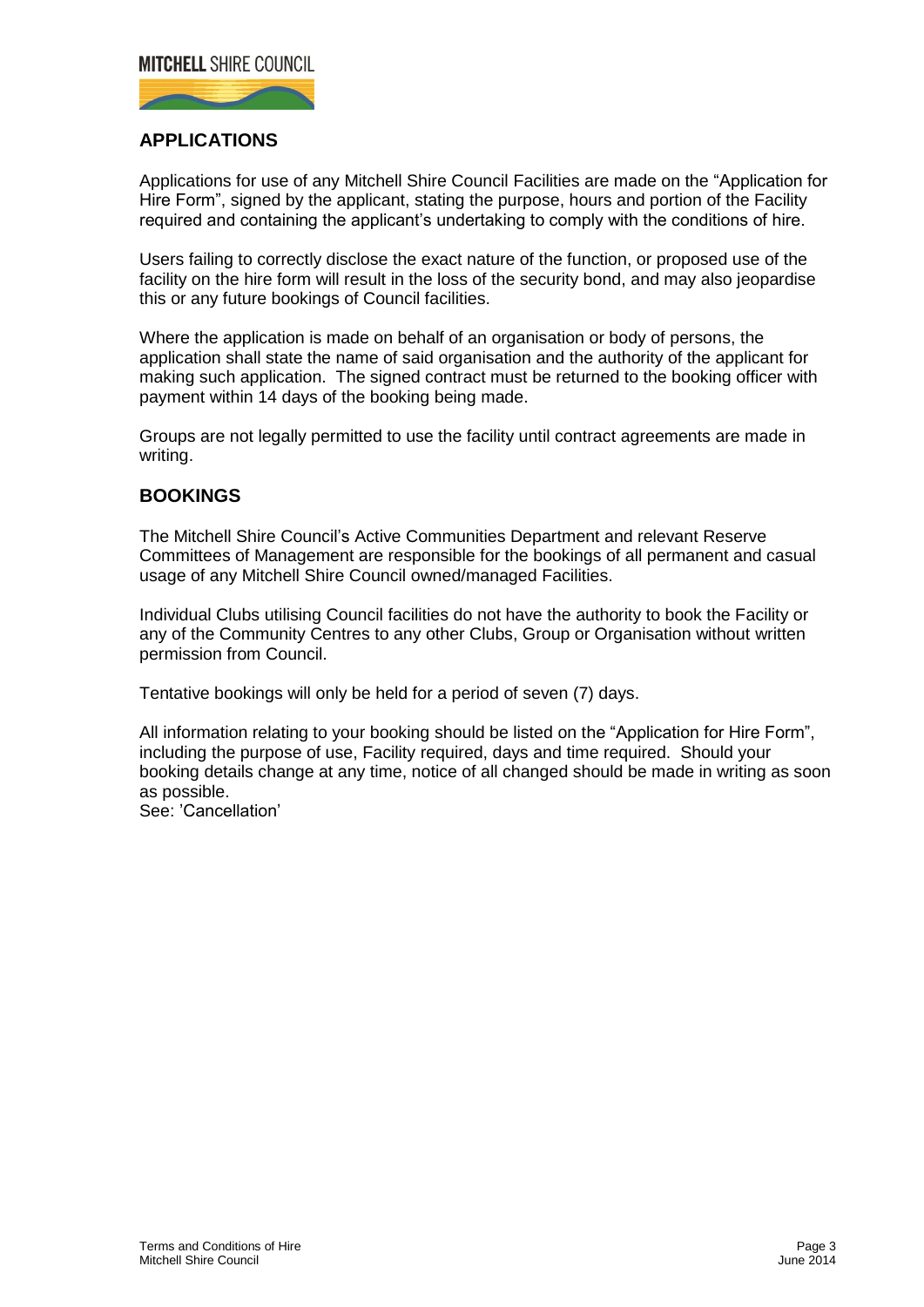

# <span id="page-4-0"></span>**CHARGES**

General charges for the Facility will be determined by Council, and published in the Annual Budget.

For the hire to proceed, a security bond, and the full hire fee shall be paid at least seven (7) working days prior to the use of the Facility, unless otherwise authorised by Council.

# <span id="page-4-1"></span>**LIMIT OF HIRING**

All meetings or functions must end no later than the agreed time stated on the Hire Application form, including the removal of all decorations, litter or property belonging to the Hirer. Failure to comply with this section may result in additional hire charges being made against the Hirer.

Set-up and pack-up access can be provided free of charge only if the facility has not been otherwise booked for the period requested. However, no-charge access can only confirmed 24 hours prior to the requested access time. If you would like to secure this time it needs to be included in your hire application and fees.

The Hirer shall comply with all requirements of the Health Act, Local Government Act, Australian Performing Rights Associates, Liquor Licensing Regulations and appropriate Work Cover legislation.

#### <span id="page-4-2"></span>**HIRE PAYMENTS**

The annual fees and charges for the use of all Facilities and Community Centres are established in Mitchell Shire Council's Schedule of Fees and Charges.

#### <span id="page-4-3"></span>*Permanent Hirers*

- All accounts to be paid in full by the required date on invoice.
- All monies not paid within the timeframe may result in keys to be held or recalled and access removed to the user concerned.
- Should a community group be experiencing financial difficulty, agreements can be made with council, for a part payment plan. You must contact your booking officer immediately you are experiencing difficulty making the required payment.
- Access will be suspended to all commercial groups that do not pay fees in the allocated timeframe.

#### <span id="page-4-4"></span>*Casual Hirers*

- The hire charge must be paid not less than 28 days before the date on which the Facility will be used or immediately upon booking should this be less than 28 days.
- The hire charges payable will be those in effect at the time the Facility is used.
- Fees are subject to change and are to comply with Council's pricing policy.

# <span id="page-4-5"></span>**DEPOSIT**

#### <span id="page-4-6"></span>*Casual Hirers*

A deposit of \$100.00 must be paid within 7 days of the booking being made. If the deposit is not received within this time, the booking will be regarded as not confirmed and may be cancelled without notice.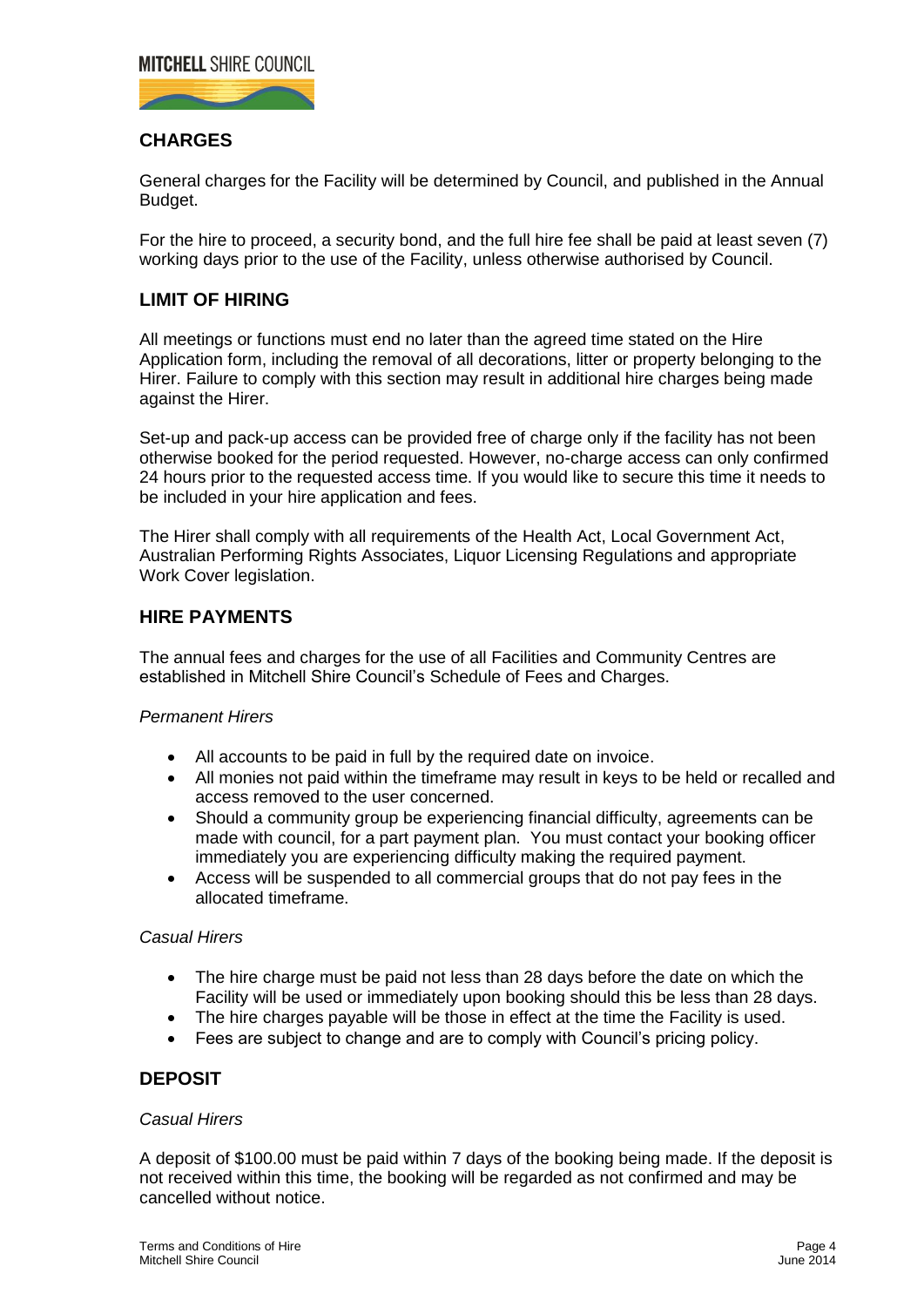

# **SECURITY BOND**

The bond is security for any damage to the building and/or breach of conditions of hire. The security deposit will apply as:

- a guarantee of compliance with these conditions;
- a security against damage to, or loss of Council property, or damage to or loss of the property of a permanent user; and
- a security against the cost of any additional cleaning required to be performed by the Council as a result of your function.

#### <span id="page-5-0"></span>*Permanent Hirers*

Permanent users are required to pay a security bond, which will be held in trust, until the group ceases use of the facility.

#### <span id="page-5-1"></span>*Casual Hirers*

- a) Should the cost of repairing damage to the property exceed the bond, Council will recover the cost of repairs (including cleaning) from the Hirer and the Hirer agrees to pay this cost. The Council's decision as to the amount demanded will be final.
- b) The balance of the security deposit remaining after deduction of the amount referred to in a) will be refunded to the user
- c) The full security deposit will be refunded to the user where it is not necessary to deduct any cost referred to above. The security deposit will be processed through Council's finance department and refunds will take between two (2) and four (4) weeks to process.
- d) The cost of extra cleaning as a result of the function will be deducted from the bond. An account for additional costs will be forwarded by Mitchell Shire Council to the Hirer within thirty (30) days.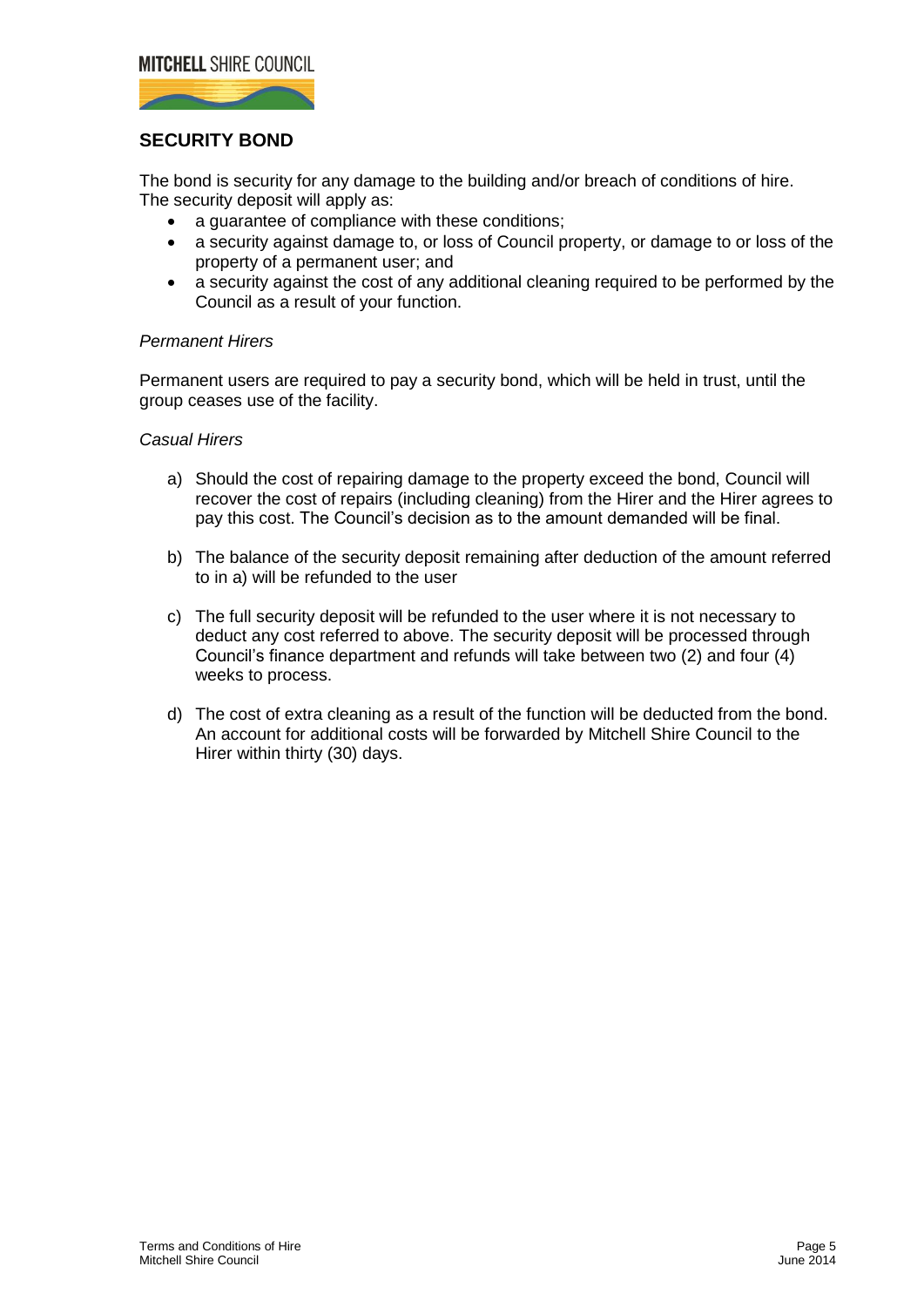# <span id="page-6-0"></span>**CANCELLATION**

- a) When in opinion of the Council, the state of the Facility is such that it is not safe and should not be used, a cancellation of the usage of any scheduled activity may be required.
- b) A decision of the Council to cancel a scheduled activity, overrides that of any organisation or hirer.
- c) The user hereby agrees to accept the decision of the Council and to be held to have consented to the cancellation and to have no claim at law or equity for any loss or damage caused by the cancellation.
- d) The Council is empowered to cancel any booking made when the same is required for Municipal function or by reasons of national or district emergency. In the event of this occurring any hire charge and security deposit will be returned in full, but Council will not be liable for any loss incurred by the hirer.
- e) Any hire charge and security bond will be returned in full upon the condition that notification of such cancellation is received by the Council, in writing, at least one (1) calendar month prior to the function. Please allow one month from the expiration of your booking for the refund of your bond to be processed.
- f) If the function is cancelled within 14 days, the fee and/or bond will be forfeited.
- g) Permanent/regular users are required to give a minimum of 48 hours' notice of cancellation. If 48 hours' notice is not given the fees will be required to be paid.

# <span id="page-6-1"></span>**CLEANING OF FACILITIES**

- a) It is the responsibility of the user to ensure that the facility is maintained in a clean and tidy state at all times. Council officers will carry out periodical inspections and should the Facility, in the opinion of the Council Officer not be in a satisfactory state, the costs incurred in reinstating the Facility will be the responsibility of the user.
- b) Where facilities are shared it is the responsibility of the joint users to make the necessary arrangements to ensure that the Facility is maintained in a clean and tidy state at all times.
- c) Unless expressed written permission has been received from the Council, the Facility must be cleaned prior to 1:00am on the evening of the function. Sticky-tape and Blu-tac are not to be affixed to any painted surface of a Facility. No adhesive tape of any sort of permitted to be places on any floors.
- d) All rubbish should be removed from the centre, and placed in wheelie bins provided at each facility. Should these skips be full, all rubbish should be removed by the user group.
- e) All furniture to be placed in a safe and orderly fashion in storerooms provided and furniture replaced in the appropriate storage area prior to 1am or the designated time of closing.
- f) All equipment used for specific activities must be packed away in a safe and orderly fashion at the completion of your activity.

All floors to be cleaned thoroughly. All rubbish to be placed in bins provided. Should rubbish bins be full it is the responsibility of the hirer to take their rubbish with them.

If a vacuum or carpet sweeper is provided, carpets should be cleaned.

# <span id="page-6-2"></span>**DAMAGE**

Any damage to the Facilities being used must be reported immediately to the Active Communities Department. Users must supply details of how the damage was caused so that it can be determined who will be responsible for paying for the repair or replacement of council property. The Councils' decision will be final and should the user fail to reimburse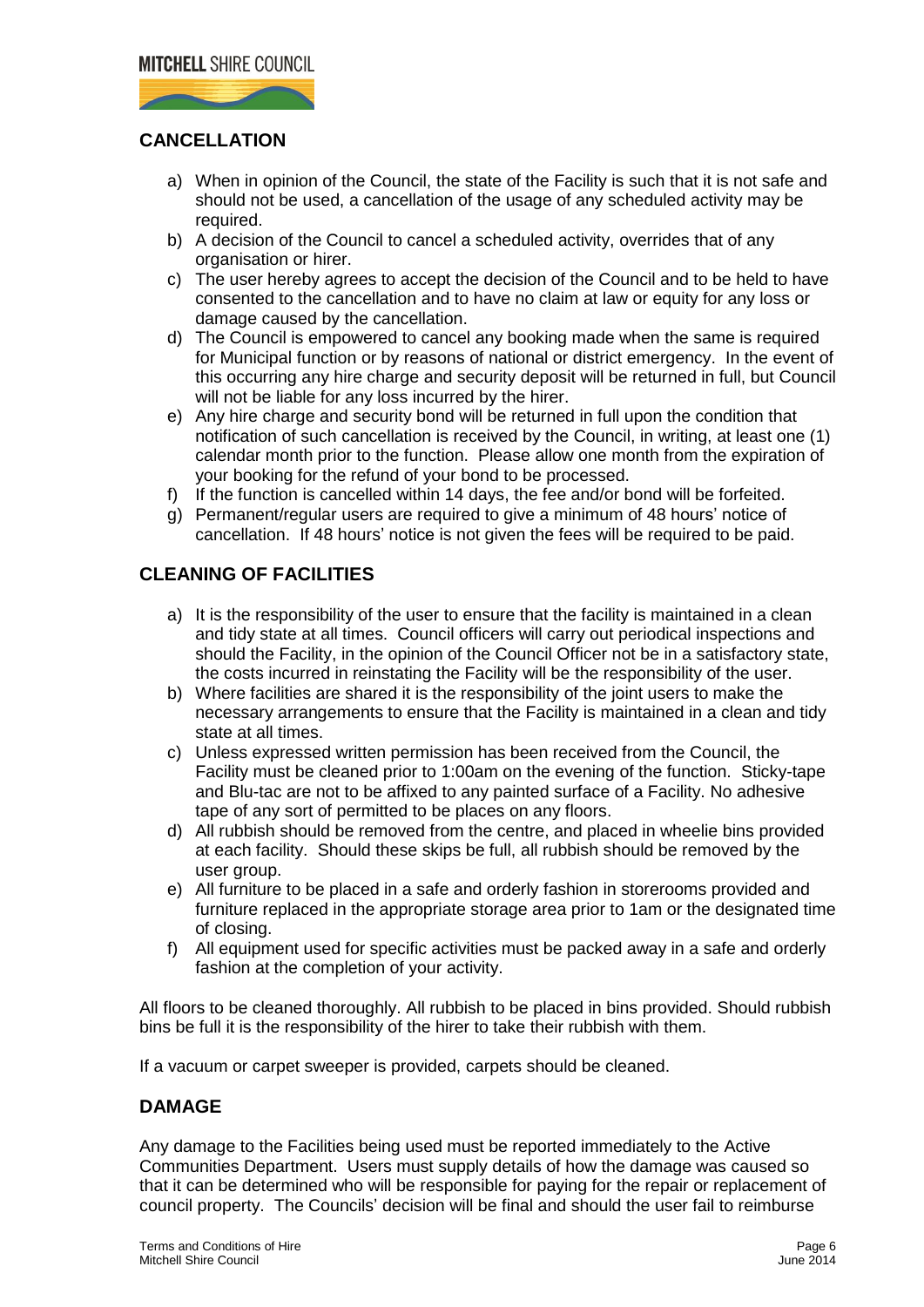

the Council for the repair or replacement costs after a reasonable time has passed, the Council may decide to withdraw the use of the facilities or community centres.

#### <span id="page-7-0"></span>**MAINTENANCE**

All maintenance items should be reported immediately to the Centre Coordinator at the Facility, or to the Active Communities Department.

For emergencies call Mitchell Shire Council's After Hours Assistance on 5734 6200.

#### <span id="page-7-1"></span>**KEYS**

All Mitchell Shire Council buildings are on a restricted key system limiting the duplication of keys. Any keys issued to the hirer are to remain in the control of the hirer (or responsible person 18 years or older, nominated by the hirer)

Any unauthorised lock fitted by Community Groups will be immediately removed without notice by Council, at the expense of the user who fitted the lock.

#### <span id="page-7-2"></span>*Casual Hirers*

The Facility Coordinator or Council's Active Communities Department will issue casual users with keys and alarm instructions, where applicable, to gain access to the Facility.

Keys must be returned the next business day immediately after your function or meeting. Lost, misplaced or stolen keys will incur a charge, which will be deducted from the hirer's bond.

#### <span id="page-7-3"></span>*Permanent Hirers*

Upon initial allocation of a Facility to permanent users keys will be issued to the committee at the discretion of the Active Communities Department.

A Key Bond will be required to be paid at this time, to meet the cost of the provision of additional keys, including those which are lost or stolen. This Bond will be refunded when the key is returned.

#### <span id="page-7-4"></span>*Entry and closure*

It is the responsibility of the user to ensure that the Facility is secured at all times. Should the facility be left unsecured, doors unlocked and alarm not set, the hirer will be deemed responsible for any damages and charges.

#### <span id="page-7-5"></span>**ALARMS**

Some facilities may be alarmed, should this be the case, "Alarm Instructions", will be issued.

Failures to comply with alarm procedures will result in the hirer being liable for any costs incurred that are a direct result of breach of these instructions.

Should authorised hirers experience any difficulties with security systems, they should immediately contact the Centre Coordinator at the Facility or to the Active Communities Department on 5734 6200.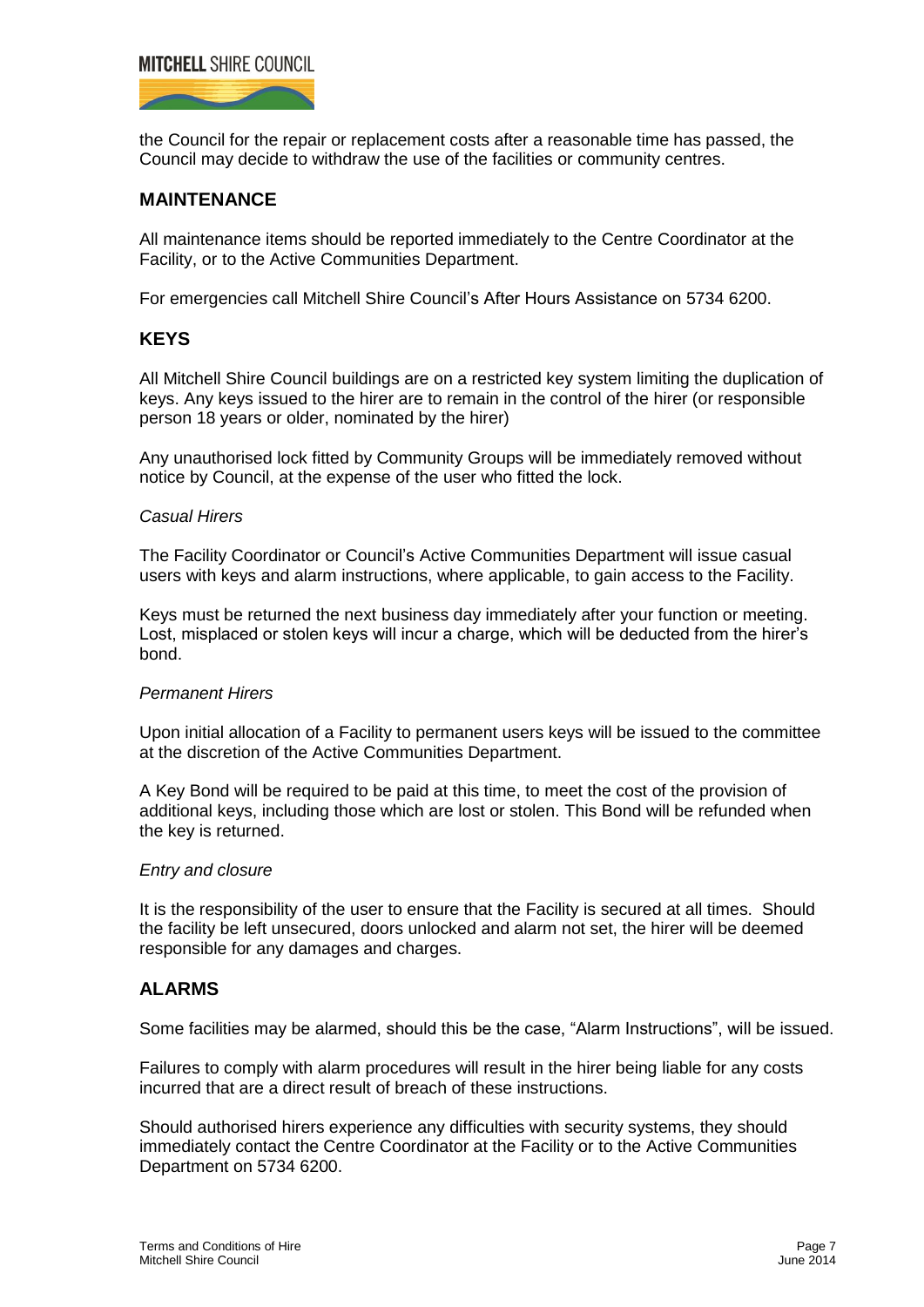# <span id="page-8-0"></span>**ACCESS**

The user must allow unrestricted access to the Venue at any time by the Mayor, Councillors, Venue management and/or any other officer designated by the Council. Access to the Venue is granted to the Hirer only during the Hire Period and may be extended subject to subsequent agreement to extend this at the sole discretion of the Council.

# <span id="page-8-1"></span>**OBSTRUCTIONS**

The user must comply with any applicable regulations made under the Building Act 1993. It is the responsibility of the user to ensure that all Emergency Exits, Access Ramps and Stairways remain clear at all times.

# <span id="page-8-2"></span>**INSURANCE**

#### <span id="page-8-3"></span>*Public Functions*

The user shall provide to Council evidence in writing of a current public liability policy, with a limit of indemnity of not less than \$10 million.

Although all Council facilities are covered by its Liability Insurance Policy it is a requirement that clubs/organisations obtain their own public liability cover to provide indemnity and minimise costs associated with any possible claim.

- Festivals or events: The event organiser is required to affect their own insurance. In the case of markets, each stall holder should hold their own public liability insurance.
- Clubs/Organisations are required to obtain appropriate insurance to cover all equipment owned. Clubs or hirers are advised to take adequate precautions to ensure that equipment is stored safely. Council will not take any responsibility for equipment owned by clubs or hirers. Council will not be held responsible for noncouncil furniture and equipment – contents insurance for such equipment & furniture, is the sole responsibility of the user.
- Copies of subsequent renewals during the hire period must be provided to the Facility Coordinator or Council's Active Communities Department prior to the policy renewal date.

#### <span id="page-8-4"></span>*Private Functions*

Individuals making a casual booking for a private function will be covered for Public Liability under Council's "Hirers' Policy", for a cost of \$50.00 paid at the time of final hire payment.

An excess of \$2,500 will be payable by the hirer for any property damage claims made under this policy. It is a condition of the "Hirers' Insurance Policy" that any service provider used for your event (for example: caterers, disc jockey, musicians) must provide evidence of not less than \$10 million Public Liability insurance. It is the hirer's responsibility to obtain evidence of this insurance. Failure to do so may void coverage under the Hirers' Insurance Policy.

# <span id="page-8-5"></span>**SUB-LETTING**

The Facility must not be sub-let or any tenancy transferred or assigned.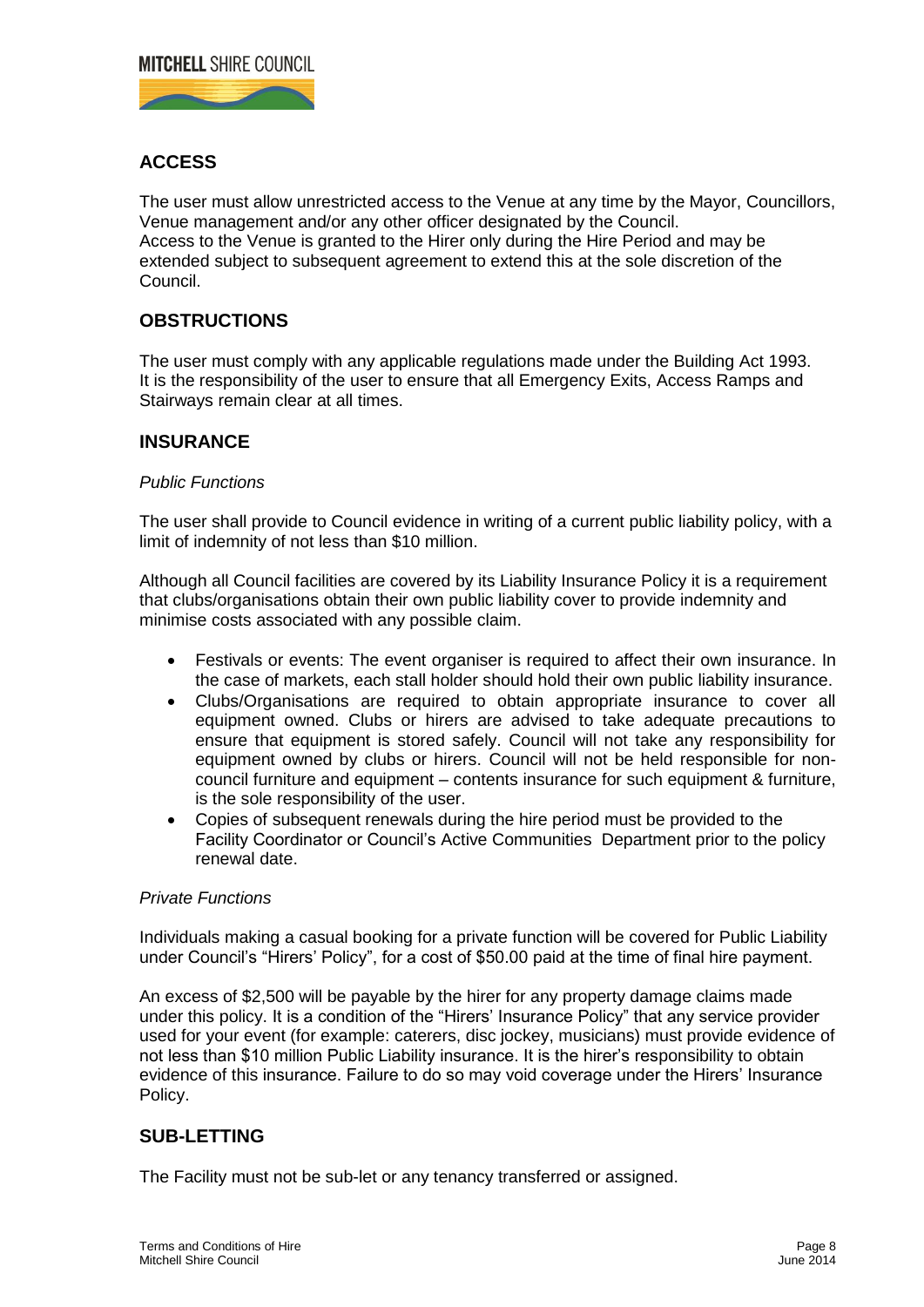

# <span id="page-9-0"></span>**ANIMALS**

No unauthorised animal(s) permitted to enter Council facilities.

# <span id="page-9-1"></span>**VEHICLES**

Any motor vehicle driven or parked in the confines of the facility is entirely at the owner's risk, and no responsibility is accepted by Mitchell Shire Council for any theft or damage thereto.

Vehicles must be parked in designated parking areas only.

#### <span id="page-9-2"></span>**LIQUOR**

It is an offence for a person under 18 years of age to be supplied with, or bring alcohol into a public hall.

Alcohol cannot be consumed in a public place between the hours of 12pm and 8pm, unless on a municipal reserve (i.e. football ground). If you are holding an event in a public place a permit is required if you would like to consume alcohol during this time.

Further information and permit applications can be found on Council's website [www.mitchellshire.vic.gov.au/services/local-laws-animals-parking/local-laws/local-laws](http://www.mitchellshire.vic.gov.au/services/local-laws-animals-parking/local-laws/local-laws-alcohol)[alcohol](http://www.mitchellshire.vic.gov.au/services/local-laws-animals-parking/local-laws/local-laws-alcohol) or by speaking with Council's Local Laws Team on 5734 6200.

This clause does not apply to events or festivals where a license has been obtained under the Liquor Control Reform Act 1998 for the consumption or possession of alcohol.

#### <span id="page-9-3"></span>*Liquor for Sale.*

Any sales or charges for liquor, and the storage of liquor on the premises must be in accordance with the licence/permit from the Victorian Commission for Gambling and Liquor Regulation, and must also comply with the requirements of the Mitchell Shire Council. More information can be found via their website [VCGLR.vic.gov.au](http://www.vcglr.vic.gov.au/home/liquor+licences/apply+for+a+licence/apply+for+a+liquor+licence/apply_for_a_temporary_limited_licence) or call 1300 182 457.

Hirers wishing to sell liquor on the premises must apply directly to the Liquor Administration Board, and a copy of the permit presented to the Facility Co-ordinator prior to the function.

#### <span id="page-9-4"></span>*B.Y.O.*

Hirers wishing to consume liquor on the premises must apply directly to the POLICE LICENSING SERGEANT at the relevant local Police Station. A PartySafe registration form has to be completed and returned with these forms or directly to the local police station. More information can be found on the [Victoria Police PartySafe](http://www.police.vic.gov.au/content.asp?Document_ID=9566) website, or at your local police station.

#### <span id="page-9-5"></span>**GOOD ORDER**

Clubs/Organisations and hirers will be responsible for the behaviour of it members/guests using the Facility, the preservation of good order in the Facility during the time the Facilities are allocated is the users responsibility. Any damage to the Facility or fittings due to irresponsible behaviours will be at the expense of the user.

Facilities will only be hired to responsible persons 18 years of age or older.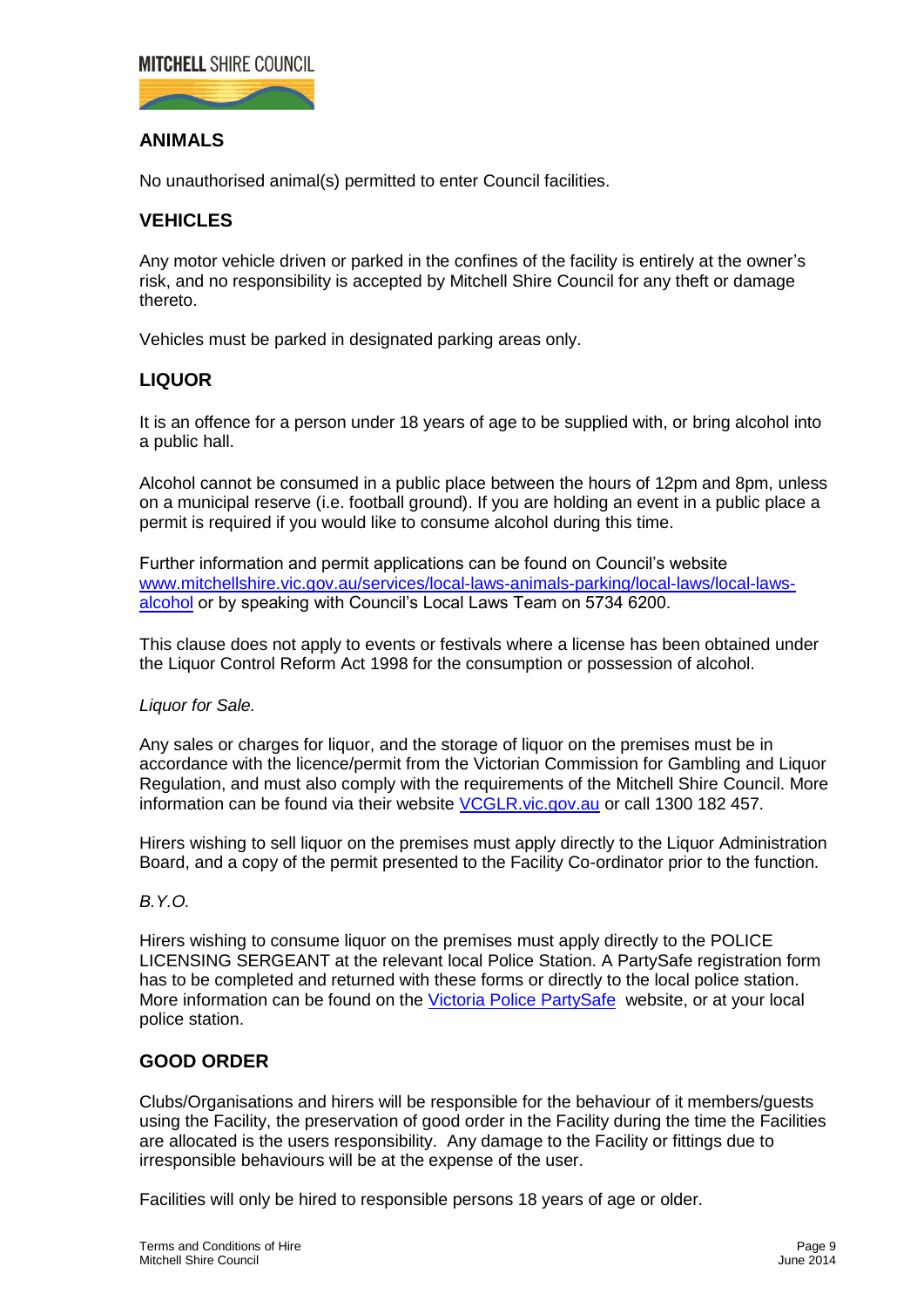

# <span id="page-10-0"></span>**INFLAMMABLE ITEMS**

The use of inflammable materials and or items eg. bales of straw/hay for decorations is strictly prohibited

# <span id="page-10-1"></span>**SMOKING IS PROHIBITED IN ALL COUNCIL FACILITIES**

The use of smoke machines is also prohibited in Council building, unless authorised by the Facility Coordinator.

#### <span id="page-10-2"></span>**LIGHTING**

All lights are to be turned off prior to leaving the facility. In the case of power failure the use of candles, Tilley and or any Kerosene Lamp is strictly prohibited. Application must be made to the Council for the permission to use any alternative lighting.

#### <span id="page-10-3"></span>**NOISE**

Hirers of the Council Facilities are to ensure that noise emanating from functions is not a cause for public annoyance, and that all noise pollution regulations are complied with. Excessive noise (ie at such a level that neighbours are disturbed) will result in the Councils retention of ALL of the security deposit.

#### <span id="page-10-4"></span>**HELIUM BALLOONS**

The use of helium balloons is strictly prohibited in all Facilities that have ceiling fans installed. Table setting arrangement are permitted, however, should a table setting become loose, all damage to fans and electrical equipment will be paid for by the hirer.

#### <span id="page-10-5"></span>**STANDARDS OF BEHAVIOUR**

#### <span id="page-10-6"></span>*Patrons and Staff*

Patrons and staff are required to treat and deal with each other with respect, courtesy and integrity at all times.

All discussions between staff and patrons (and any other persons) must maintain appropriate standards of professionalism, courtesy, respect, and discretion. Appropriate standards of language must be maintained at all times.

Where a staff member identifies or is subject to any unacceptable or inappropriate behaviour or hears any unacceptable or inappropriate language, the staff member must immediately report all such incidents to the Coordinator.

The Coordinator will contact the patron/person to discuss the matter and the person committing the behaviour or using such language may be asked to leave the Centre, or denied future bookings.

Patrons (or any other person) may be banned from entering a centre or may be restricted in their movements within, or access to certain parts of a Centre.

Where a patron identifies any unacceptable or inappropriate behaviour or hears any unacceptable or inappropriate language, from a staff member or any other person, the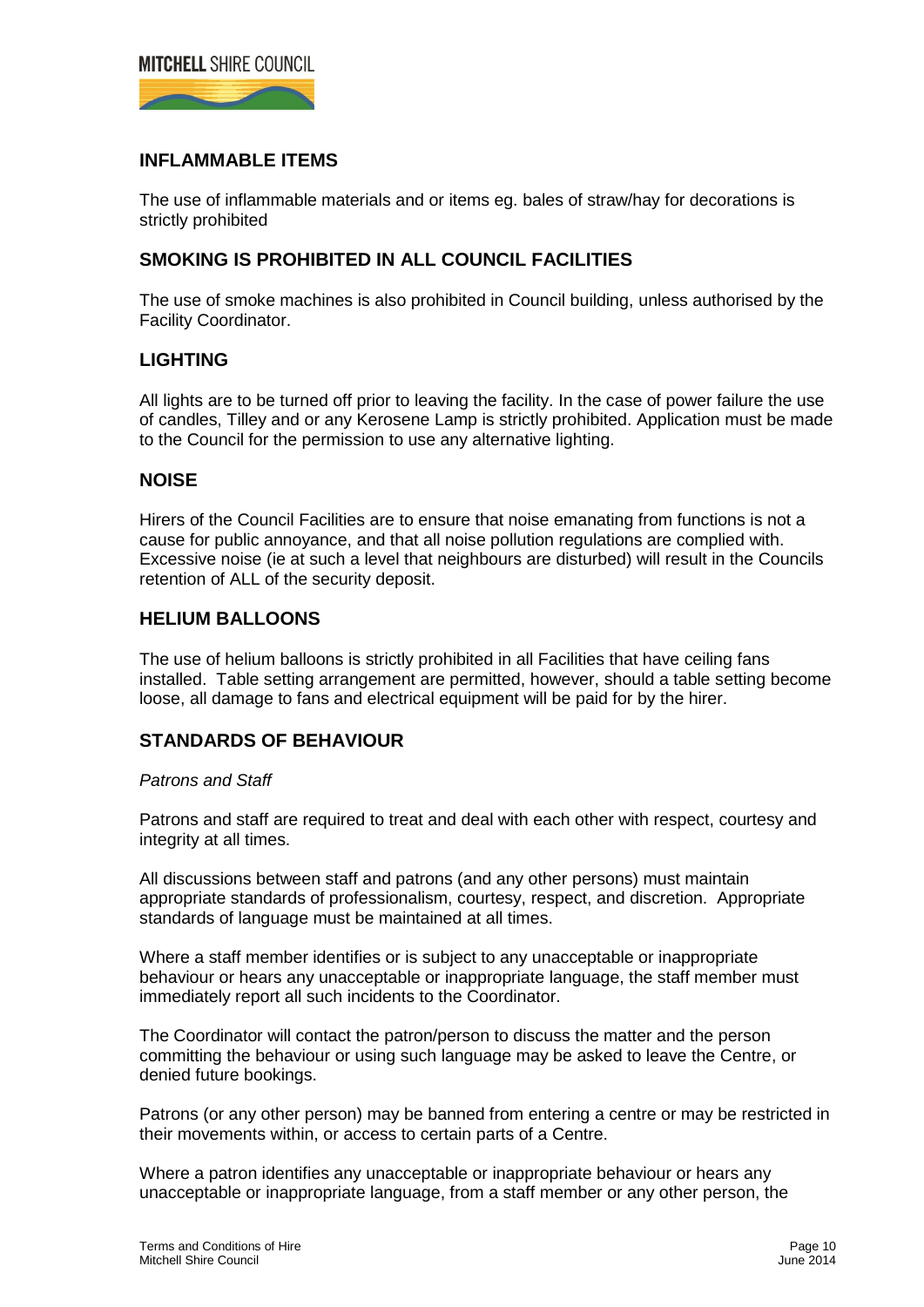# **MITCHELL SHIRE COUNCIL**

patron should immediately advise the Coordinator who will deal with the issue appropriately and in accordance with Council's policies and procedures.

Any formal complaint of inappropriate or unlawful behaviour (sexual or other harassment, discrimination, victimisation, vilification or criminal assault) will be dealt with in accordance with Council policies and procedures and/or the relevant legislation.

Police may be called to investigate complaints or to escort individuals from a property if deemed necessary.

#### <span id="page-11-0"></span>*Parents and Staff*

Parents and staff are required to treat and deal with each other with respect, courtesy and integrity at all times.

All discussions between staff and parents (other persons) must maintain appropriate standards of professionalism, courtesy, respect, and discretion. Appropriate standards of language must be maintained at all times.

Where a staff member identifies or is subject to any unacceptable or inappropriate behaviour or hears any unacceptable or inappropriate language, the staff member must immediately report all such incidents to the Coordinator. The Coordinator will contact the parent/person to discuss the matter and the person committing the behaviour or using such language may be asked to leave the Centre.

Parents (or any other person) may be banned from entering a centre or may be restricted in their movements within, or access to certain parts of a Centre.

Where a parent identifies any unacceptable or inappropriate behaviour or hears any unacceptable or inappropriate language, the parent should immediately advise the Coordinator who will deal with the issue appropriately and in accordance with Council's policies and procedures.

Any formal complaint of inappropriate or unlawful behaviour (sexual or other harassment, discrimination, victimisation, vilification or criminal assault) will be dealt with in accordance with Council policies and procedures and/or the relevant legislation.

Police may be called to investigate complaints or to escort if deemed necessary.

# <span id="page-11-1"></span>**DISPUTES**

In the event of any dispute or difference arising as to the interpretation of these conditions or of any matter or thing contained therein, the decision of the Chief Executive Officer shall be final and conclusive.

# <span id="page-11-2"></span>**COOKING**

In relation to indoor Facilities safe cooking is to be undertaken on the appliances installed in the facility only. Open Spit Roasters and other portable cookers are strictly prohibited indoors.

# <span id="page-11-3"></span>**HEATING & COOLING**

All heating and cooling is to be turned off prior to leaving the facilities.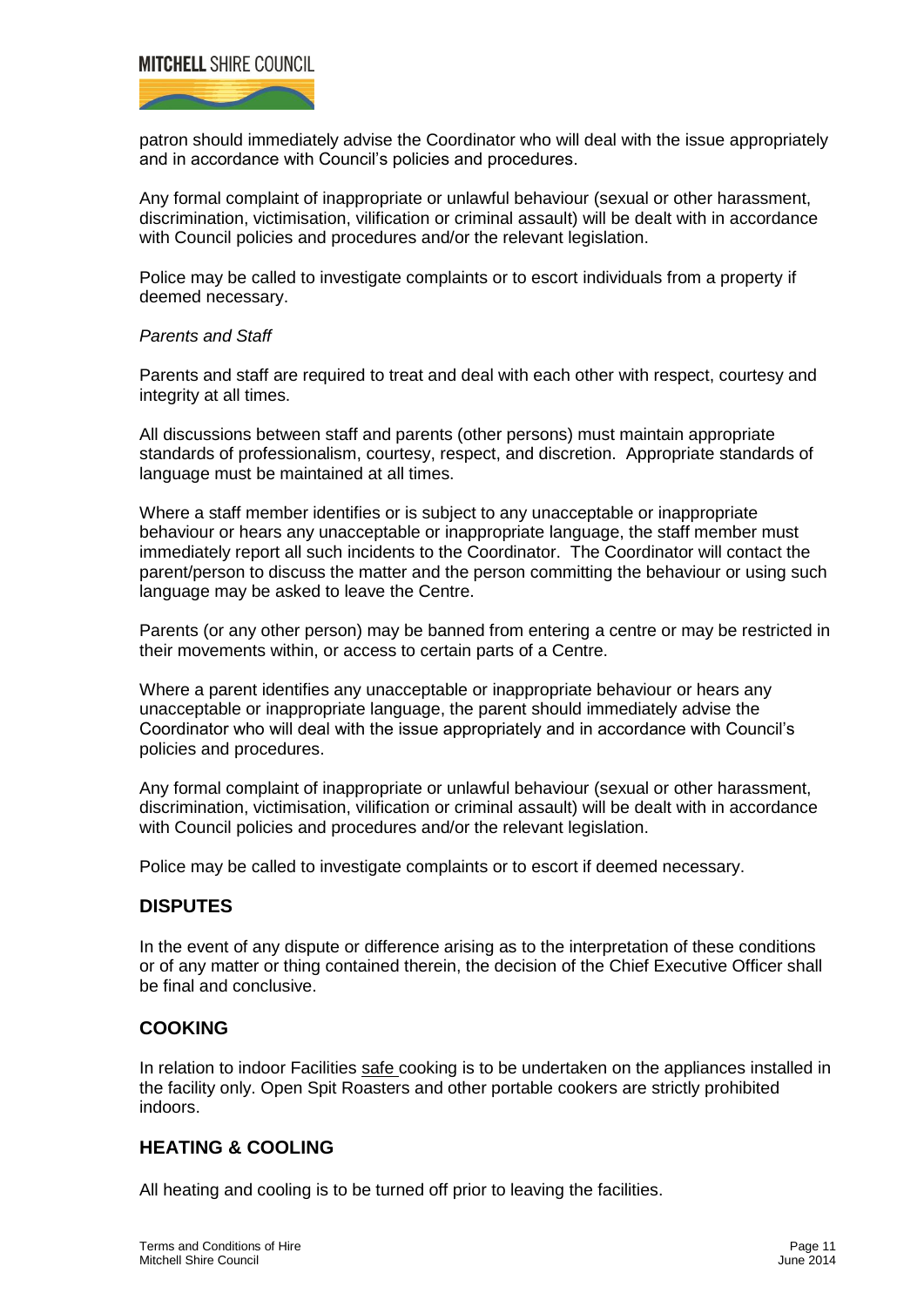

# <span id="page-12-0"></span>**EXTINGUISHERS**

Fire Extinguishers are provided at all council facilities. This equipment is for emergency use only. Should these extinguishers be stolen or tampered with, by a member or a participant of any program or function, users will be liable and cost of replacement or damage, as a direct result from this infringement, all costs are to the responsibility of the hirer.

# <span id="page-12-1"></span>**SHARED USAGE**

Clubs/organisations and hirers sharing a Facility are to liaise with other users to ensure clashes do not occur over training schedules and facility usage.

# <span id="page-12-2"></span>**BREACH OF CONDITIONS OF USE**

Any breach of any one or more of these conditions may at the discretion of the Council result in the use, or any future use, of the Facility being withdrawn, and your security deposit withheld.